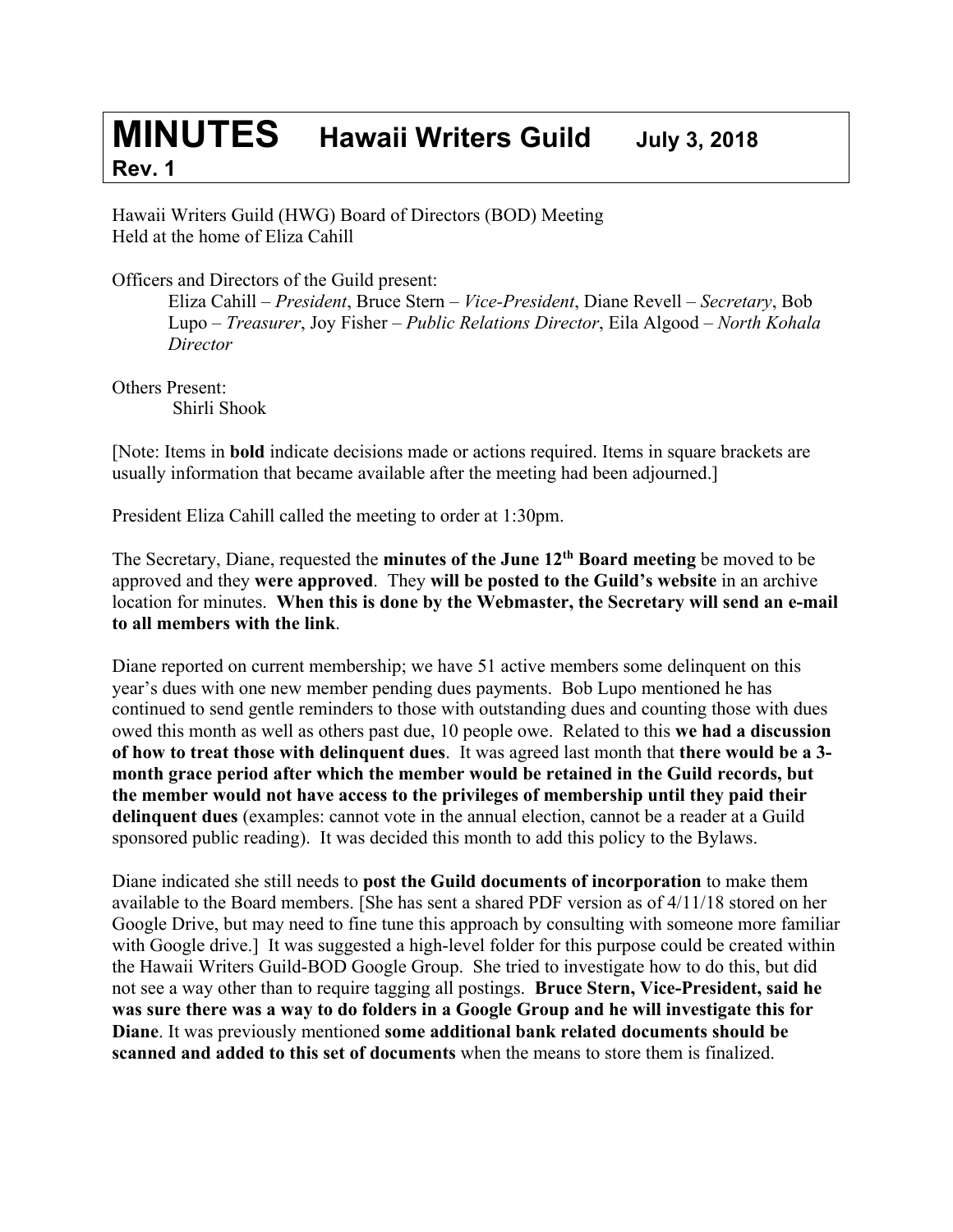Diane provided prior to the meeting a version of **Bylaws updates to handle the signature authority rules per prior discussions and e-mail replies. Additional changes were discussed** including some recent e-mail replies on submittal of receipts, accounts security and more. **Diane will make a new draft update to distribute for approval prior to our next meeting**. It was also **agreed that Joy's suggestion, seconded by Bruce Stern to have a legal review of these changes completed** to ensure they seem appropriate for our organization.

Our **Treasurer**, Bob Lupo, said **we currently have \$1238.48 in checking and the required minimum of \$50 in savings**. He has received two additional dues payments of \$40 that he still needs to deposit**. [After the meeting Bob realized he had made one other deposit since our June meeting, so with the two most recent deposits as of July 5th that brings the checking total up to \$1358.48**.] **He continues to send out dues payment reminders** to the new member who still needs to pay up as well as to those with  $3<sup>rd</sup>$  quarter due dates for annual dues and to any other delinquent dues members.

The question of an **audit was superseded by the question of whether the Guild would owe taxes** (thought unlikely based on prior questions Cece posed to her tax advisor) as we only collect dues and some donations. We had decided previously to **get a written opinion from a tax advisor about the Guild's tax liability** once the tax season was over and advisors would more likely have time available. Diane provided Bob Lupo with **a likely legal firm to ask that deals with business law: Olson & Sons (http://www.hawaiinuilawyer.com/)** with offices in Kamuela and Kona. **It was agreed Bob should request a cost quote and then let the Board know to approve the expenditure. They might also know of a bookkeeper they could recommend for our use in doing taxes, so Bob should ask them that.**

The Treasurer only accepts cash or checks for now though we are looking at the option to allow PayPal or a similar payment application such as Stripe. This might make it easier for our international member to pay her dues. A PayPal Standard Business account specifically for the Guild has been looked into by Duncan and he requested the Board's approval to proceed via his status provided via e-mail**. The Board approved Duncan setting up a free PayPal Standard Business account. Duncan stated he would then update the Guild's website to provide a way to folks to pay for dues or a make a donation** via our Guild's PayPal account. He needed the **Guild's mailing address to set up the account** and **Eliza agreed to contact Duncan to provide that information**.

It was **suggested by Eliza that Diane should incorporate the previously discussed policy on dues delinquent more than 3 months (see June 12th meeting minutes) into our Bylaws**. [Based on comments from Board members to the draft version by Bob Lupo of an e-mail to send to such delinquent members in the week after this meeting, those **words may need to be revised and approved again before incorporation into the Bylaws**.]

## *Committee Reports*:

**Duncan our Webmaster was still out of commission for a while** so did not attend, but he is participating as much as possible at this time outside of the Board meetings and **provided his status on his activities via e-mail**. We previously agreed a **new Google Group called "HWG**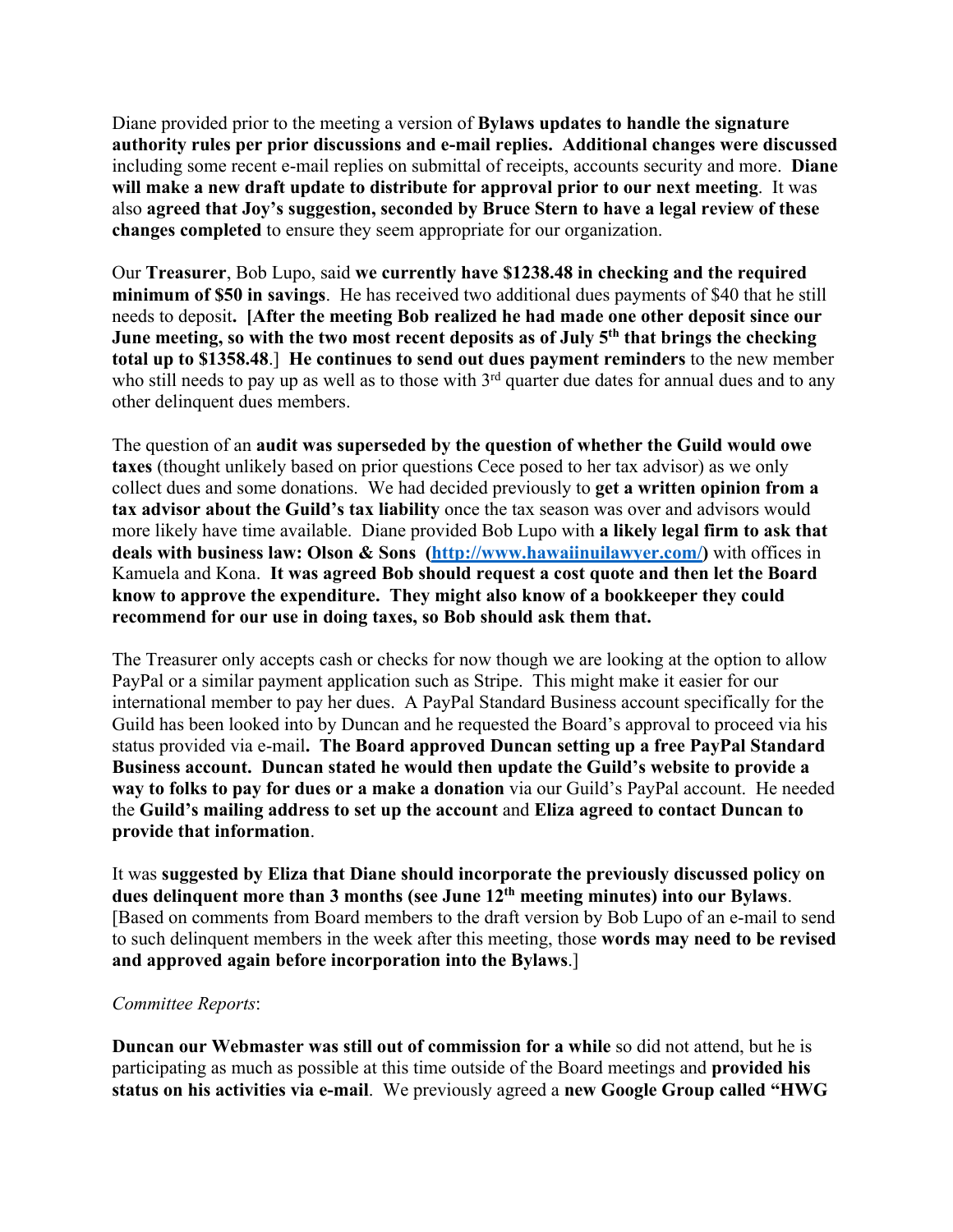**Chat" was needed to allow all Guild members to have a free exchange of ideas**. Two things are needed to make this possible. **One is to set up the new Google Group. Duncan has declined to this, so we Bruce said he will look into this task**. The other issue was to **have a moderator to ensure no inappropriate use of the group** by member postings. Joy had checked with Jada Rufo to see if she would take on the moderator task, but Jada indicated she was not interested at this time. **Eila said she had someone in mind in our North Kohala Writers Group that might be willing to be the moderator** and she will get back to us with the answer.

A couple other items completed by Duncan included fixing a glitch on the website where each menu bar on each page had disappeared, posting the approved Board Meeting minutes, and posting the ad for the TV skills certification offer.

There was a discussion that several of our members, especially the more recent ones, have not been taking advantage of having their biography, photo and perhaps a personal page on our Guild's website. Eliza thought we should encourage them to do so. It was agreed that **Eliza would send a personal message to those who have not yet done so, to encourage them create a bio with a photo and the message would include some tips on creating one**. **Diane agreed to make a table of those who did not currently have at least a bio on the website and provide that to Eliza**.

The **Public Relations Director, Joy,** mentioned the **next Lit Nite (to be renamed) event is planned for August 1st**. She also said a nearer event with one of our members was Eila Algood's reading at Kona Stories Words & Wine event this evening.

Duncan had **posted Joy's ad for TV skills certification, but so far no one has taken advantage of the offer**. Joy was not sure how to connect with school video class students that might be interested. It was suggested **she might try connecting with the Parker School or Hawaii Preparatory Academy (HPA) as possible places** with the advantage of the students likely be near our events to record them. **Eila said she knew Kohala High School had students with video experience and she would make initial contact with the school** and pass that information on to Joy.

There was a discussion of **alternate suggestions for the name Lit Nite for the Waimea public readings**. The term Lit Nite was thought not to convey the true nature of the public readings. Some alternatives had been provided via e-mail among Board members. **Joy provided the current list of suggested names and the top three were selected for her to send out the request to the members voting on their favorite**. The names to be voted on were as follows: 1) Author Reading, 2) Writers Voices, and 3) Authors Studio. There were also some suggested corresponding tag lines that could be used on the library's poster advertising the event: 1) Words Come Alive, 2) Come Listen, and 3) Live Reading. Joy hopes to have a small banner made with the new name for posting at the corner near the Thelma Parker Library near and on the date of the events.

**Per Joy, Julia Pace was going to send her the Guild's logo artwork** she has that was used for the previous banner. That banner was done under an account in Ray Pace's name and we cannot use that account, so the work may need to be redone to create the new banners. **Eila said she**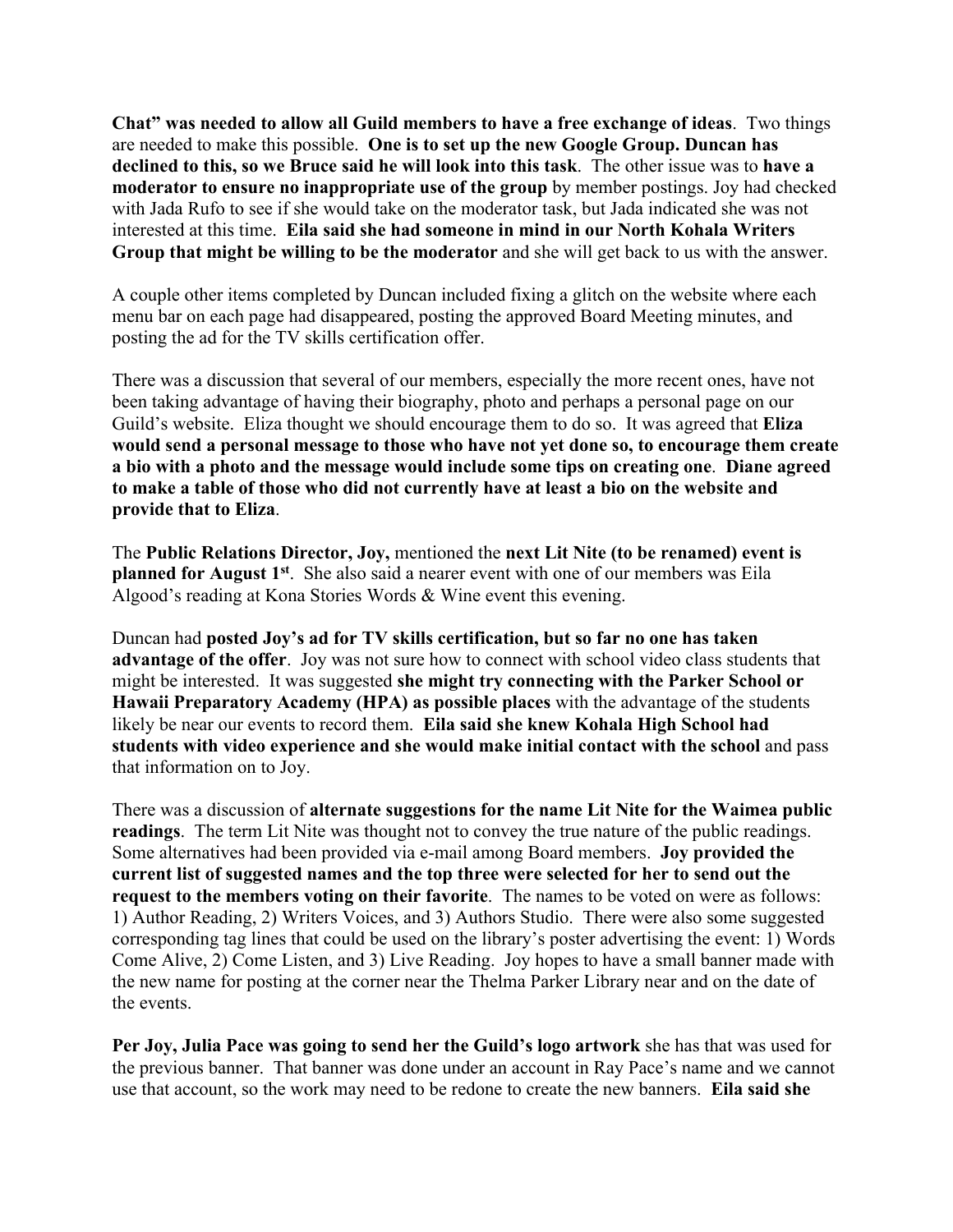**would also like to have that artwork so she can order a banner to keep in the North Kohala**  area for use at those library public readings. So, **it was requested when Joy receives the artwork that she forwards it to the Board members or at a minimum to Eila and Bruce**.

**When we have the artwork, Joy thought we should also have T-shirts with the logo on it made available for sale to members.** She and Cece will be attending the Kauai Writers Conference in November and wearing the T-shirts there would be a way to help advertise the Hawaii Writers Guild. **Related to the Kauai Writers Conference, Joy inquired about a table there to promote our Guild**. She also has reserved her hotel room with a second bed, so if a member would like to attend to help staff the table while she and Cece are at conference events, she offers the bed to them. The person would be responsible for their own transportation and meals.

**Bruce suggested we should also make a tri-fold brochure advertising the Guild for use at our events and ones attended** like the Kauai Writers Conference. A tri-fold created on 8 ½ by 11 inches paper is an efficient way to put lots of information into an inexpensive format.

**Cece Johansen, our Events Director, was not at the meeting** [later found out she was ill]. She had sent out a reminder June 23<sup>rd</sup> to those who indicated they planned to participate a in the **Christmas in July event at the King Kamehameha Kona Beach Hotel in Kailua-Kona on July 16th with the details and an invitation to other members who wanted their books on display and for sale at the event to contact her.** 

Cece now lives in Kailua-Kona and plans to **investigate opportunities to hold author readings at the local Kona public library**.

**On June 28th Cece sent a letter of resignation from her role as Events Director due to changes in circumstance at this time**. **She will complete the Christmas in July event activities and act at emcee at the next Lit Nite event on August 1st, but then will cease being the Events Director**. She will continue in the Guild as a regular member. So, as per the Bylaws the President will need to nominate someone to replace Cece as Events Director. We held a discussion on possible candidates, but no one came up as likely during the meeting. **Eliza would appreciate any suggestions for Events Director in the meantime.** Joy said she will handle the Lit Nites after August if no one else does it, but she prefers not as she has enough to do in her current role.

**Cece in an earlier e-mail to the Board had indicated she thought the workshops being suggested by Amara and in work by Eila should have started with the new Events Suggestion Form being filled** in and she was not aware that had been done. As the form was relatively newly available on the website, that might be in part why this had not been done. **Eila said since Cece's comment she had filled in the form**. When filled in our webmaster Duncan is made aware of it and would then pass it along to the Events Director. In our general discussions, **it was agreed the best practice is for a form to be filled in even if the event is raised via other means (like in our Board meetings) as it will ensure the full set of needed information is available for the Events Director and eventually the Board to decide on which suggestions to pursue**.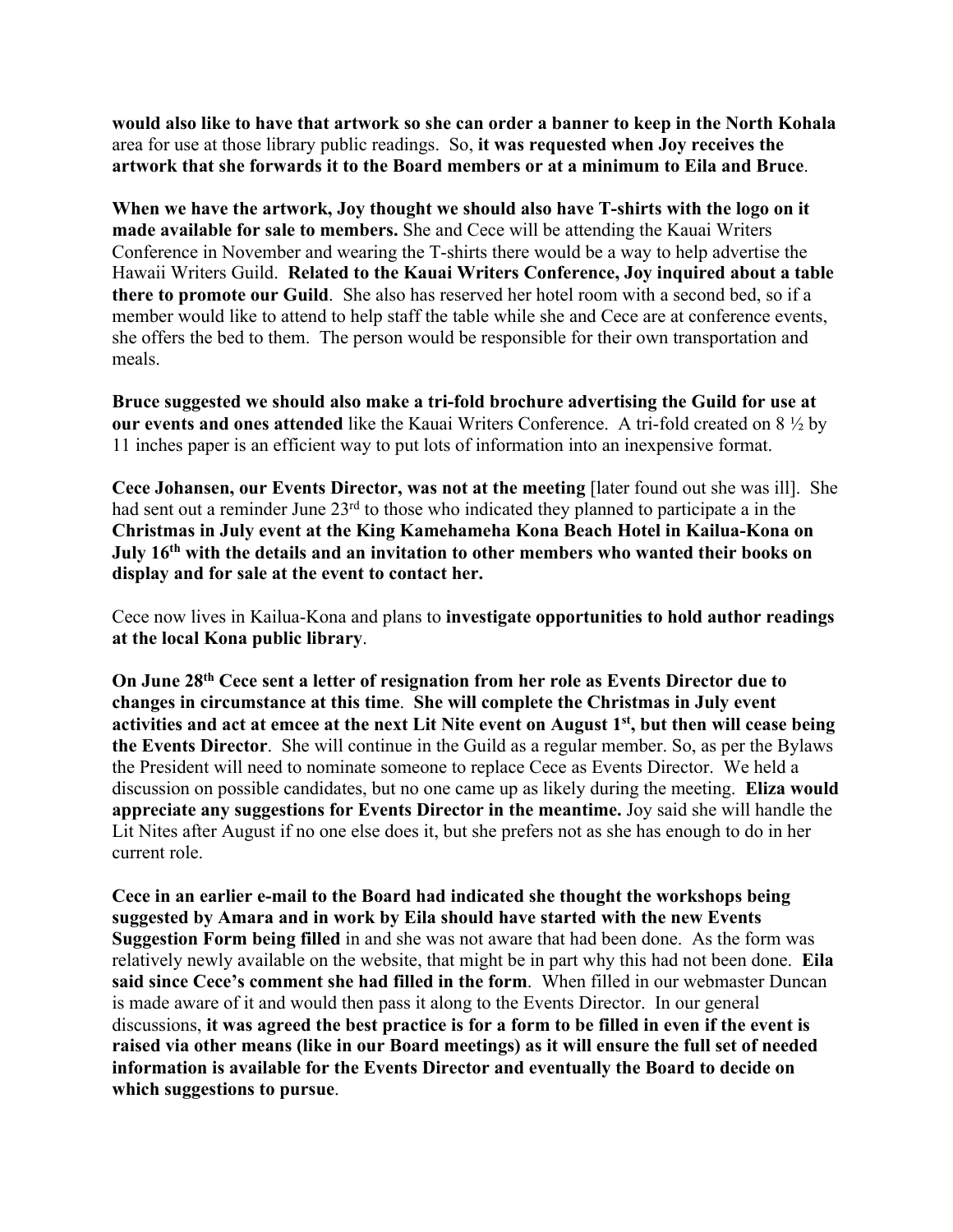**Eliza previously mentioned that Amara Cudney is interested in offering a workshop for our members and others.** It was thought this offering could to be held at the North Hawaiʻi Education and Research Center (NHERC) in Honokaa. **It would be useful for Amara to fill in the Events Suggestion form to better define these.** The form is under the Event Calendar tab with a pull-down menu item called New Event Suggestion which when selected takes one to a page with the blank form and a filled-in sample form:

**http://www.hawaiiwritersguild.com/new-event-suggestion.html**

**Eila, Director for North Kohala, has scheduled the first of the future public readings at the North Kohala Public Library,** beginning on **Monday, September 17th**.

**Eila will be offering a workshop called "Pride Writing Workshop, Talk Story on Paper"**. The **Board agreed to have this billed as Hawaii Writers Guild's event**. The first will be held **August 18, 2018, 3-4:30pm at Tutu's House in Waimea and** the second will be on **August 28, 2018, 3:30 – 5 pm at the North Kohala Public Library**. The flyer for the event will be posted to the Guild's website.

Eila had requested the agenda include **a discussion of how to decide if a member's workshop offering would be considered as a Hawaii Writers Guild event**. It was decided the recommended process would be for the person to fill in the Events Suggestion form and when the event was okayed by the Events Director, the person should attend the next Board Meeting to present the event idea and get the Board's endorsement or could be supported via an e-mail vote if time is of the essence. The **determination of an event being endorsed would be based on it fitting the Guild's vision and mission as given at the beginning of the Hawaii Writers Guild Constitution & Bylaws.**

**Bryan Furer, Director for South Hawaii, was unable to attend today's Board meeting**. The most recent Volcano Writers Group meeting will be held Monday, July 9that 10:30am with the theme Humor and Perseverance.

**Eliza, President, drafted a Public Service Announcement (PSA) about our Guild** for use on KNKR (Kohala North Radio). With input from Eila it was finalized and Eila has a member lined up in North Kohala to **record the PSA [to be completed this weekend, July 9th or 10th]**.

Eliza said previously **we should have some standard forms/letters/processes for the things the Guild does**; for example, holding reading events and all that encompasses including a timeline of the sequence, answers to frequently asked questions (FAQ), congratulations e-mails to new members, requests for dues, etc. **Eliza took some input received from Eila and created a set of steps with related templates for Hosting a HWG Public Reading which she sent to the Board members for comment on July 1st. She would like the Board members to provide her with a list of these types of things that we could standardize and (if you have them) examples to use**. Diane suggested she could create a HWG secretary handbook that would include templates for agendas and meeting minutes.

The **next meeting date was set for Tuesday, August 14th at 1:30pm-3:30pm**.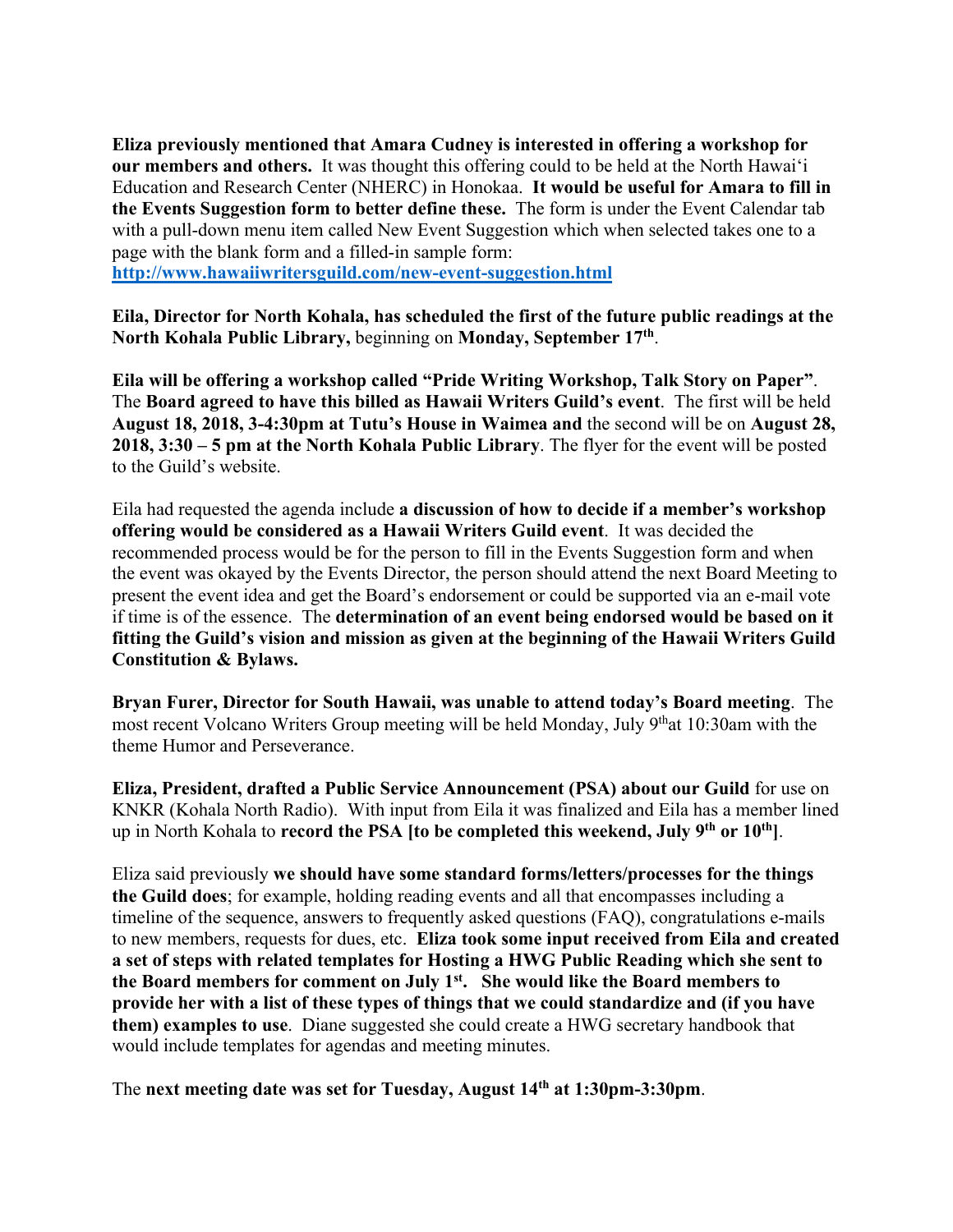The meeting was adjourned at 3:05pm.

Respectfully submitted, Diane Revell, Secretary

Announcements:

- The **next meeting time and place: Tuesday, August 14th at 1:30pm – 3:30pm at Eliza's home** at 65-1372 Kawaihae Rd. in Waimea.
- **Requests for items to be added to the agenda for the next meeting** should be sent to the President Eliza Cahill at her e-mail address (Fridamagazine@gmail.com) 10-days prior to the next meeting, so **by August 4th**. The **agenda will be e-mailed August 9th**, five days prior to the meeting.
- Parking Lot:
	- a. **The goal had been for the audit of the HWG finances be completed no later than February 28th, but this was delayed again with focus on determination of tax status taking precedence**. **Who:** Form an audit committee **Due Date:** Within a month after determination of the Guild's tax status
	- b. **Find a tax advisor for a written determination of the Guild's tax liability**. Diane suggested Bob contact the Waimea/Kamuela office of Olson & Sons who do business law **Who:** Bob Lupo **Due Date:** Moved out to August 3rd
	- c. **Draft a set of signature authority rules**. A) Have the Secretary help in putting them into Bylaws appropriate edits. B) Have the related final Bylaw recommende changes reviewed by an appropriate legal advisor **Who:** A) Bruce Stern/Diane Revell B) TBD **Due Date:** A) *Round one completed with round two in work for review prior to the August 14<sup>th</sup> meeting.* B) Before September 11<sup>th</sup>.
	- d. **Developing a process and associated forms/letters** that any Guild member could use **to initiate and set-up a reading event: recruiting authors to read, finding the appropriate venue, follow-up reminders to the readings and emceeing as well as any finish work**. A) **Initial** Framework **Who:** Bruce Stern/Eliza Cahill **Due Date:** A) *Eliza completed an Initial Framework and received comments by July 3rd* B) **Finalized** Version **Who:** Diane Revell while checking with Eila Algood and Cece Johansen to be sure their experiences were included **Due Date:** TBD